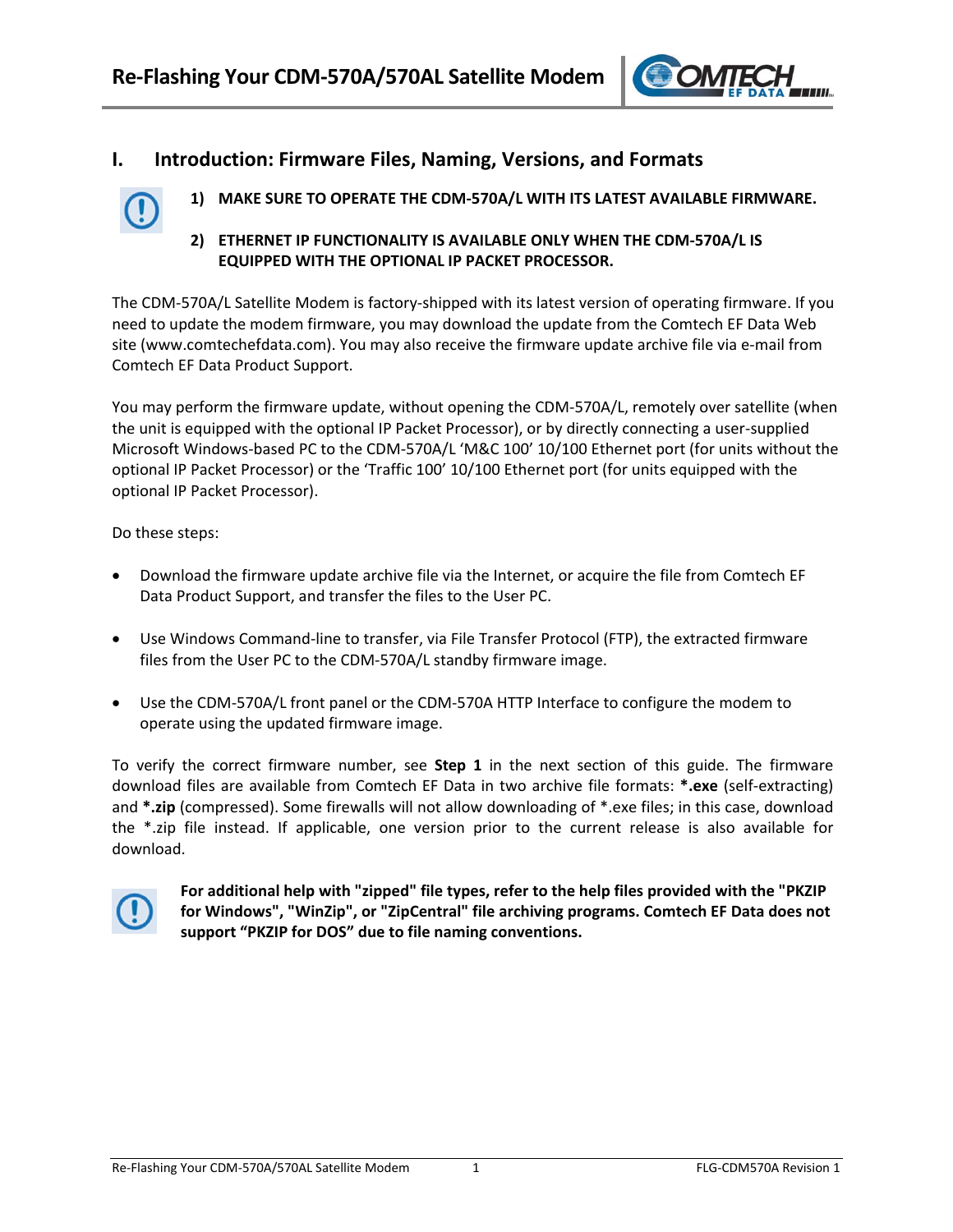## **II. Getting Started: Prepare for the Firmware Download**



**If you have already completed this procedure using CEFD document "Re‐Flashing Your Comtech EF Data Product" (CEFD P/N FLG‐FLASHINTRO\_rx.pdf, where 'x' is the document revision number), continue to Section III. Downloading and Extracting the Firmware Update.**

**1)** First, identify the CDM‐570A/L firmware (number/revision letter/version number) and the assigned Ethernet Traffic IP Address.

User‐supplied items needed:

- A Microsoft Windows‐based PC, equipped with available serial and Ethernet ports; a compatible Web browser (e.g., Internet Explorer); and a terminal emulator program (e.g., Tera Term or HyperTerminal).
- A 9‐pin serial cable and a standard CAT5 Ethernet cable to connect the CDM‐570A/L to the User PC.
	- **A.** Use the 9‐pin serial cable to connect the CDM‐570A/L 'Remote Control' port to a serial port on the User PC.

Use an Ethernet hub, switch, or a direct CAT5 Ethernet cable connection to connect the User PC to the CDM‐ 570A/L 'M&C 100' 10/100 Ethernet port (for units without the optional IP Packet Processor) or the 'Traffic 100' 10/100 Ethernet port (for units equipped with the optional IP Packet Processor).



**B. On the PC** – Open the terminal emulator program.



#### **Refer to your terminal emulator program HELP feature or user guide for operating and configuration instructions.**

Configure the utility program serial port communication and terminal display operation:

- 38400 bps (Baud Rate) 8 Data Bits 1 Stop Bit
- 
- 
- 
- 
- 

• Local Echo=ON

- Parity=NO Port Flow Control=NONE Display New line Rx/Tx: CR
- 

- 
- **C. On the CDM‐570A/L** Turn on/connect the power source.



**(LEFT) Standard CDM-570A/L AC Unit (RIGHT) Optional CDM-570A/L -48V DC Unit** 

**D.** Identify the firmware information and Ethernet Traffic (M&C) IP Address using one of the following methods: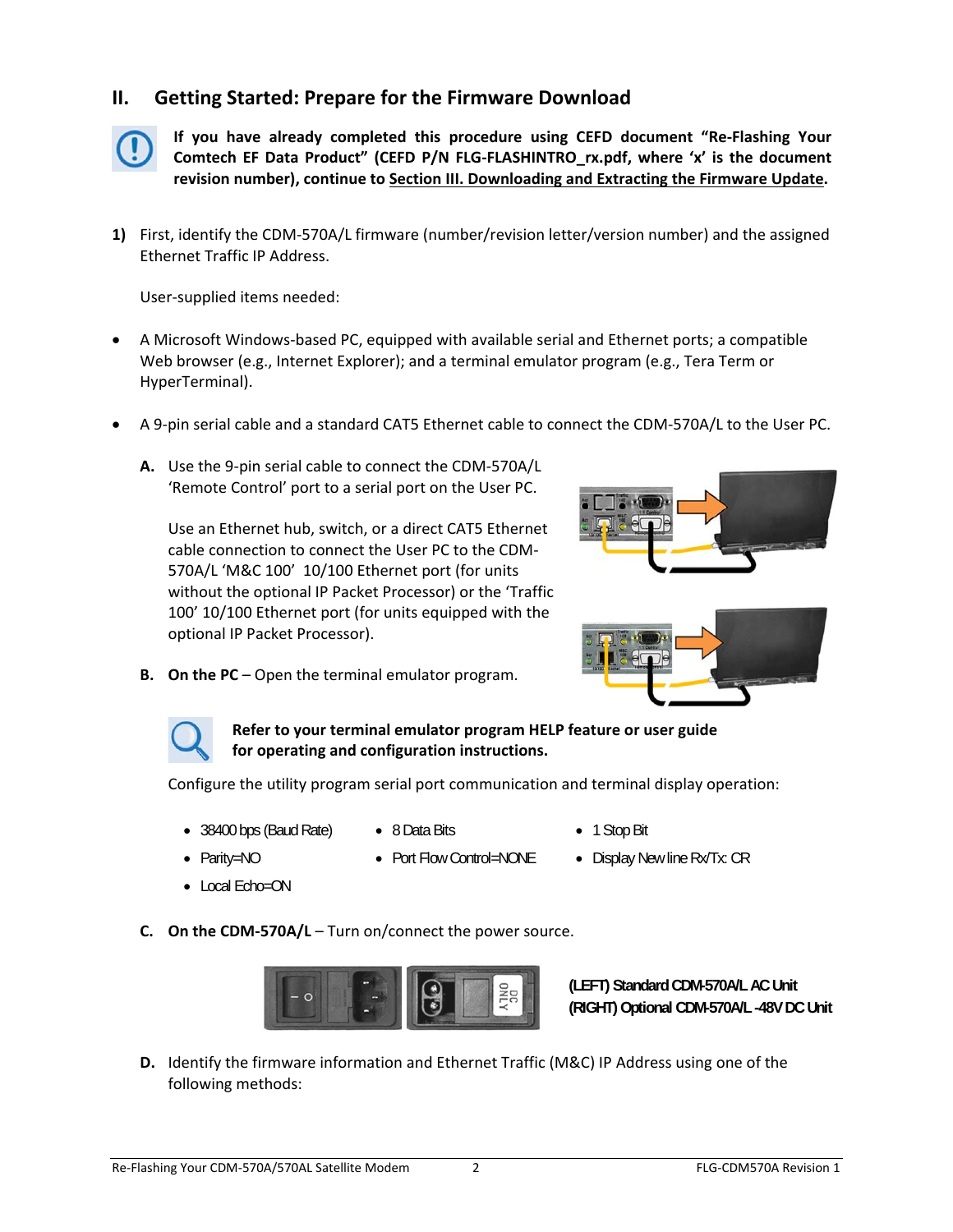

- **Chapter 6. FRONT PANEL OPERATION**
- **Chapter 7.5 HTTP (Web Server) INTERFACE**
- **Chapter 8. SERIAL‐BASED REMOTE PRODUCT MANAGEMENT**

**Using the CDM‐570A/L Front Panel menus:**

 **Base Modem Firmware Info** – Use the **SELECT: UTIL Firmware Info Image#1** or **Image#2**  $\rightarrow$  Bulk menu branches, as shown in this example:

| Bulk#1:       | MM/DD/YY |
|---------------|----------|
| $FW-0020683*$ | #.#.#    |

 **IP Packet Processor Firmware Info** – Use the **SELECT: UTIL Firmware Info PaP** menu branches, as shown in this example:

| PaP:          | MM/DD/YY |
|---------------|----------|
| $FW-0020781*$ | #.#.#    |

 **Ethernet IP Address** – Use the **CONFIG: Rem Ethernet Address** menu branch, as shown in this example:

> **Ether IP Address/Range: 192.168.001.011/24 ◄ ►,▲▼**

**Using the CDM‐570A HTTP Interface (via the User PC Web Browser** – **this assumes that you have already noted the Traffic/Management IP Address, which was previously required to open the CDM‐570A HTTP Interface):**

 **Base Modem Firmware Info** – Use the '**Admin | Firmware | Modem**' page, as shown in this example:



 **IP Packet Processor Firmware Info –** Use the '**Admin | Firmware | Packet Processor**' page, as shown in this example: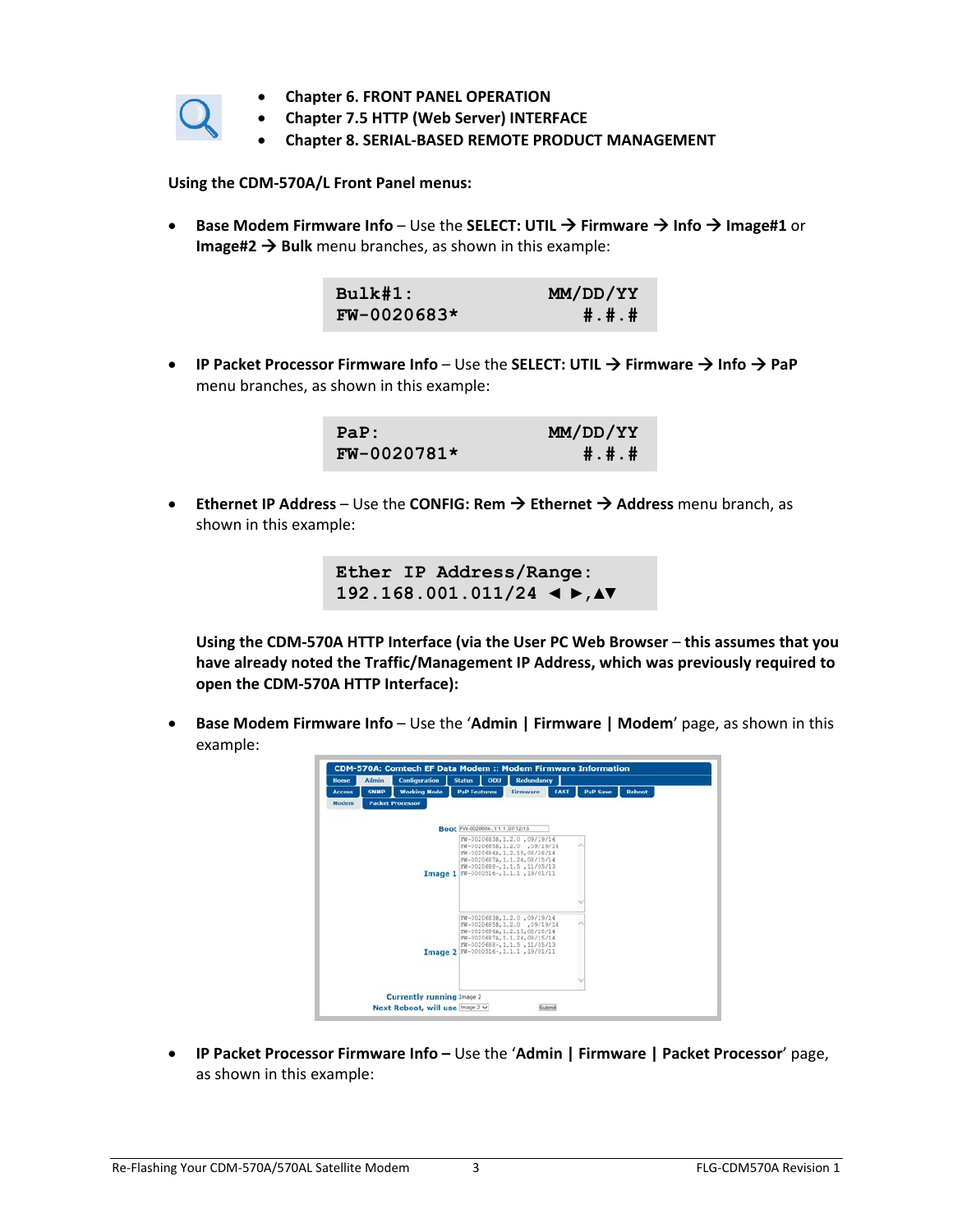| Home          | <b>Admin</b> | <b>Configuration</b>                                     | <b>Status</b>       | opu | <b>Redundancy</b>             |             |                 |               |
|---------------|--------------|----------------------------------------------------------|---------------------|-----|-------------------------------|-------------|-----------------|---------------|
| <b>Access</b> | <b>SNMP</b>  | <b>Working Mode</b>                                      | <b>PaP Features</b> |     | <b>Firmware</b>               | <b>FAST</b> | <b>PaP Save</b> | <b>Reboot</b> |
| Modem         |              | <b>Packet Processor</b>                                  |                     |     |                               |             |                 |               |
|               |              |                                                          |                     |     |                               |             |                 |               |
|               |              |                                                          |                     |     | <b>Firmware</b>               |             |                 |               |
|               |              | <b>Bootrom Boot</b>                                      |                     |     | 9/18/2014 17:36   FW-0020788- | 1.1.1       | 11048576        |               |
|               |              | Tmage 1 IP Bulk #1   9/18/2014 17:36   FW-0020781-       |                     |     |                               | 11.1.1      | 4342092         |               |
|               |              | Tmage 2 P Buk #2   9/18/2014 17:36   FW-0020781-   1.1.1 |                     |     |                               |             | 4342092         |               |
|               |              |                                                          |                     |     |                               |             |                 |               |
|               |              | Software Revision FW-0020781- 111 09/18/14               |                     |     |                               |             |                 |               |
|               |              | Boot From Image 2 v                                      |                     |     |                               |             |                 |               |
|               |              | Upgrade To Image 2 v                                     |                     |     |                               |             |                 |               |
|               |              |                                                          |                     |     | Submit                        |             |                 |               |

 **Ethernet IP Address** – Use the '**Configuration | LAN**' page to view the **IP Address/Mask**, as shown in this example:

| <b>Home</b> | <b>Admin</b> | Configuration                | Status 0DU           | Redundancy                                       |
|-------------|--------------|------------------------------|----------------------|--------------------------------------------------|
| Modem       | LAN.         | <b>ARP</b><br>Routing        |                      | Managed Switch WAN Overhead Utilities<br>BUC LNB |
|             |              | <b>Network Configuration</b> |                      |                                                  |
|             |              |                              | Ping Reply Enabled v | IP Gateway 192.168.001.128                       |
|             |              | MAC Address 0006B002864C     |                      | IP Address/Mask 192.168.001.011 / 24             |
|             |              |                              |                      | <b>Submit</b>                                    |

**Using the CDM‐570A/L Serial Remote Interface (via the User PC / terminal emulator program):**

- **Firmware Info** Use the **<0/SWR**? (condensed) or **<0/FRW?** (detailed) remote query.
- **Ethernet Traffic IP Address** Use the **<0/IPA**? remote query.
- **2)** Next, create a temporary folder (subdirectory) on the User PC for the firmware archive download.
	-
- **Drive letter "c:" is used in these examples. Any valid, writable drive letter can be used.**
- **Typical for all tasks: Type the command without quotes, and then press Enter to execute.**

There are several ways to create a temporary folder on a Windows‐based PC:

- **A. Use the Windows Desktop to create and rename the temporary folder.**
	- Right‐click anywhere on the desktop to open the popup submenu, and then select **New > Folder** to create a temporary folder on the desktop.
	- Right-click on the new folder and then select "Rename" from the popup submenu. Rename this folder to "**temp**" or some other convenient, unused name.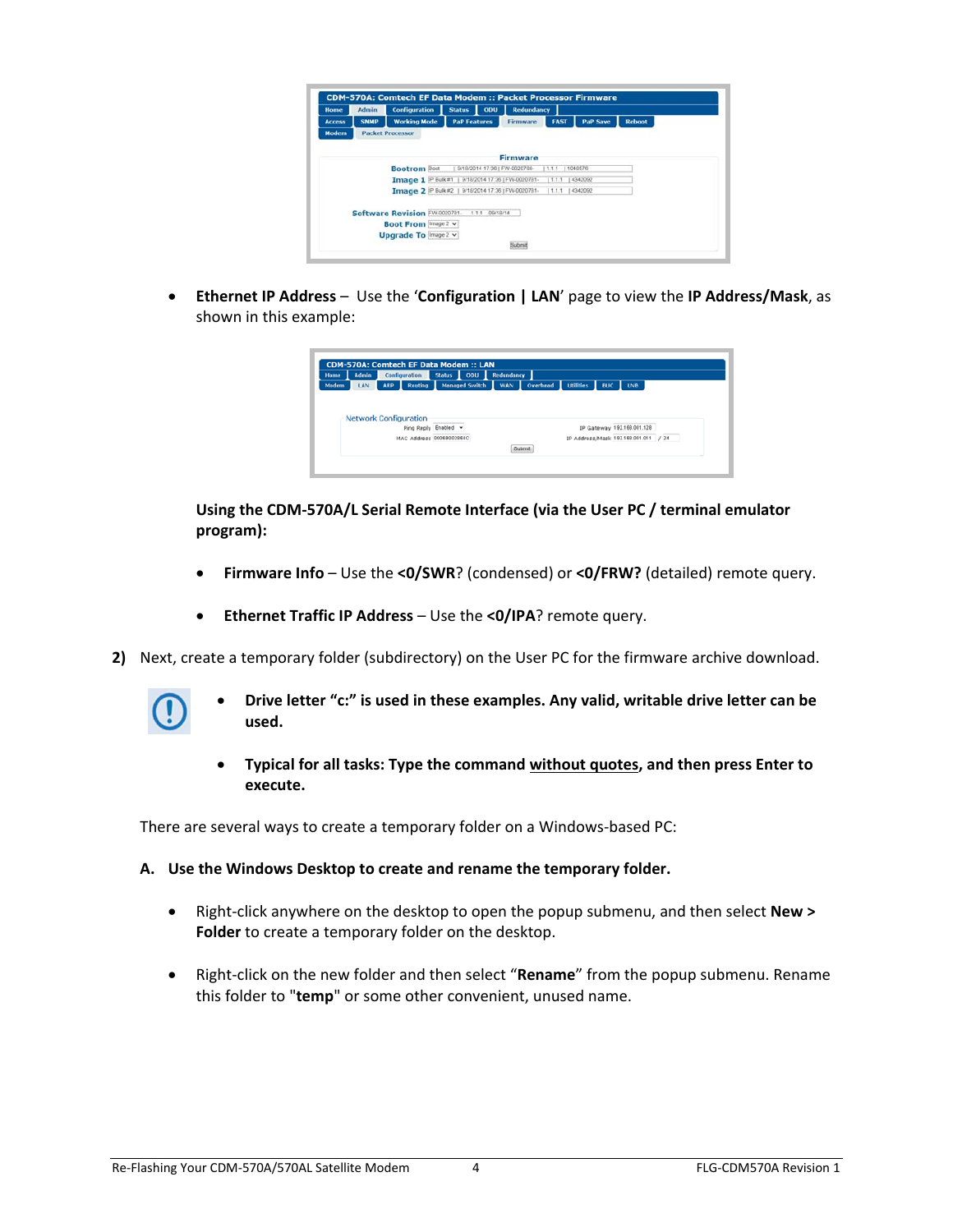| ows<br>orer | Arrange Icons By<br>Refresh |           |                                     | New For         | <b>Open</b>                      |   |
|-------------|-----------------------------|-----------|-------------------------------------|-----------------|----------------------------------|---|
|             | Paste<br>Paste Shortcut     |           |                                     |                 | Explore<br>Search                |   |
| npute       | Undo Delete<br>New          | $C$ trl+Z | <b>DE Folde</b>                     | Intern<br>Explo | Send To                          |   |
|             | Properties                  |           | Shortcut<br>$\Xi$                   |                 | Cut<br>Copy                      |   |
|             |                             |           | [82] Microsoft Office Word Document | My Docu         | <b>Create Shortcut</b><br>Delete |   |
|             |                             |           |                                     |                 | Rename<br>Properties             | M |

- **B. Use Windows Explorer to create and rename the temporary folder.**
	- Select **File > New > Folder** to create a temporary folder. This creates the new folder in the active folder.
	- Right‐click the "**New Folder**" folder name, and then rename this folder to "**temp**" or some other convenient, unused name:



- **C.** Use the '**Run**' and '**Browse**' windows to create and rename the temporary folder.
	- Select [Start] on the Windows taskbar, and then click the Run... icon. This opens the 'Run' window.
	- Click [Browse] in the 'Run' window. This opens the 'Browse' window.
	- Click the Create New Folder icon in the 'Browse' window. This creates the new folder.
	- Right-click the "New Folder" folder name, and then rename this folder to "temp" or some other convenient, unused name:



- **D. Use Windows Command‐line to create the temporary folder.**
	- First, click **[Start]** on the Windows taskbar, and then click the **Run...** icon (or, depending on Windows OS versions prior to Windows 95, click the **MS‐DOS Prompt** icon from the **Main Menu**).
	- Next, open a **Command‐line window**…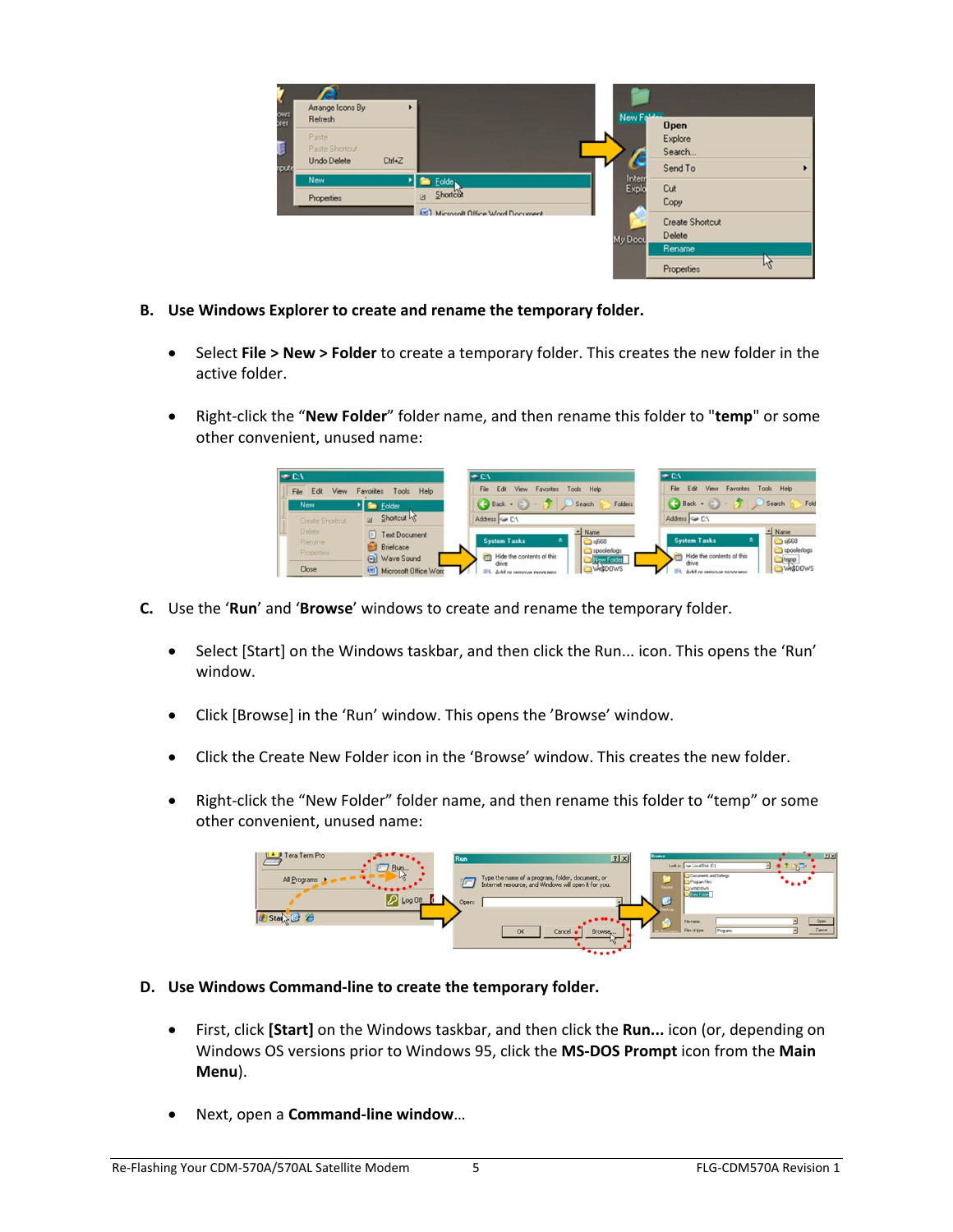o For Windows 95 or Windows 98, type "**command**" (or, for any Windows OS versions later than Windows 98, type "**cmd**" or "c**ommand**"):



- o Alternately, from **[Start]**, select **All Programs > Accessories > Command Prompt**.
- o Finally, from the Command‐line prompt (c:\>), type "**mkdir temp**" or "**md temp**" (**mkdir** and **md** stand for **make directory**), and then click **[OK]**:

| Internet<br>n<br>Internet Explorer<br>WE Microsoft Office Word | <b>My Documents</b><br>4. Microsoft Update                                                                                                                       | <b>My Recent Documents</b>                                                                                    |
|----------------------------------------------------------------|------------------------------------------------------------------------------------------------------------------------------------------------------------------|---------------------------------------------------------------------------------------------------------------|
| WordPad<br>T)<br>Tera Term Pro<br>Command Prom                 | Accessories<br>c<br><b>TTT</b> Microsoft Office<br>Tera Term Pro<br>$\Box$<br>Startup<br>Adobe Reader X<br>Call Outlook Express<br><b>Part Internet Explorer</b> | Calculator<br>cal Command Prorport<br>Notepad<br>Paint<br>• 38<br>Windows Explorer<br>WordPad<br>System Tools |
| All Programs                                                   | (-) Windows Media Player                                                                                                                                         | 2 Log Off O Shut Down                                                                                         |

**There should now be a "temp" folder created and available for placement of the firmware file download.**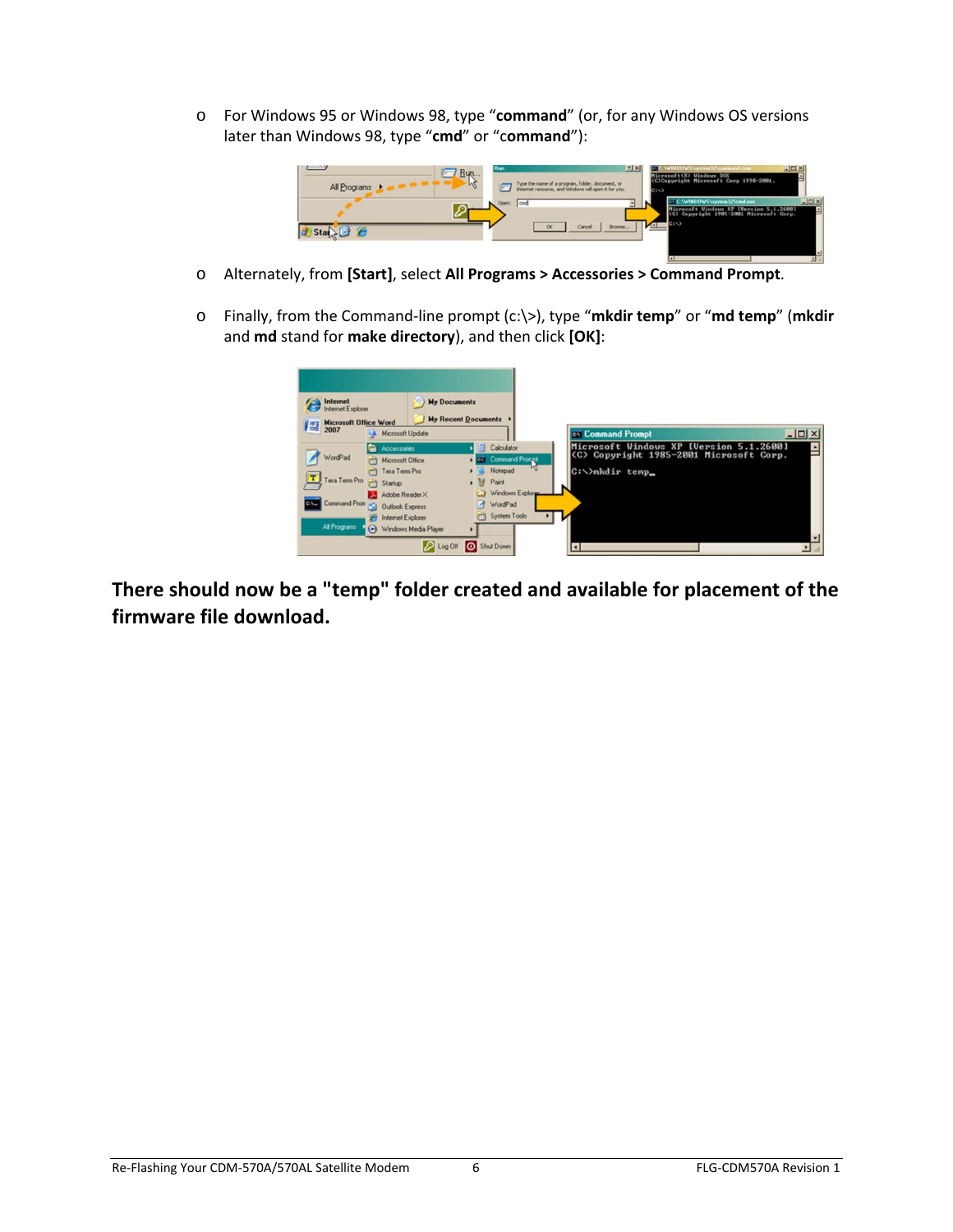### **III. Download and Extract the Firmware Update**



**If you have already completed this procedure using CEFD document "Re‐Flashing Your Comtech EF Data Product" (CEFD P/N FLG‐FLASHINTRO\_rx.pdf, where 'x' is the document revision number), continue to Section IV. Performing the Ethernet FTP Upload Procedure.**

- **1)** First, download the firmware update file from the Comtech EF Data Web site:
	- **A.** Go online to www.comtechefdata.com.
	- **B.** On the **Main** page under Support Information or the Support tab, select the **Software Downloads** hyperlink.
	- **C.** On the **Software Downloads** page click **Download Flash and Software Update Files**.
	- **D.** On the **Flash & Software Update Files** page select the **(Select a Product Line) Satellite Modems** hyperlink.
	- **E.** On the **Satellite Modems** product page select the **CDM‐570A & CDM‐570AL** products hyperlink.
	- **F.** Select the appropriate firmware archive EXE or ZIP file download hyperlink.
	- **G.** Download the archive file to the temporary folder.
		- Once the EXE or ZIP hyperlink is selected, the '**File Download**' window opens and prompts selection of **[Open]** or **[Save]**:
			- o Click **[Open]** to turn over file extraction to the user‐supplied utility program. Be sure to extract the firmware files to the "**temp**" folder created earlier.
			- o Click **[Save]** to open the '**Save As**' window. Be sure to select and **[Save]** the archive \*.exe or \*.zip file to the "**temp**" folder created earlier.
			- o Otherwise, click **[Cancel]** to quit and exit the file download process.



- **2)** Next, extract the firmware files from the archive file.
	- (If not already done with File Download > [Open]) Extract the firmware files from the downloaded \*.exe or \*.zip archive file with the user‐supplied utility program:
		- o Double‐click on the archive file name, and then follow the prompts provided by the user-supplied utility program. Extract, at a minimum, two files: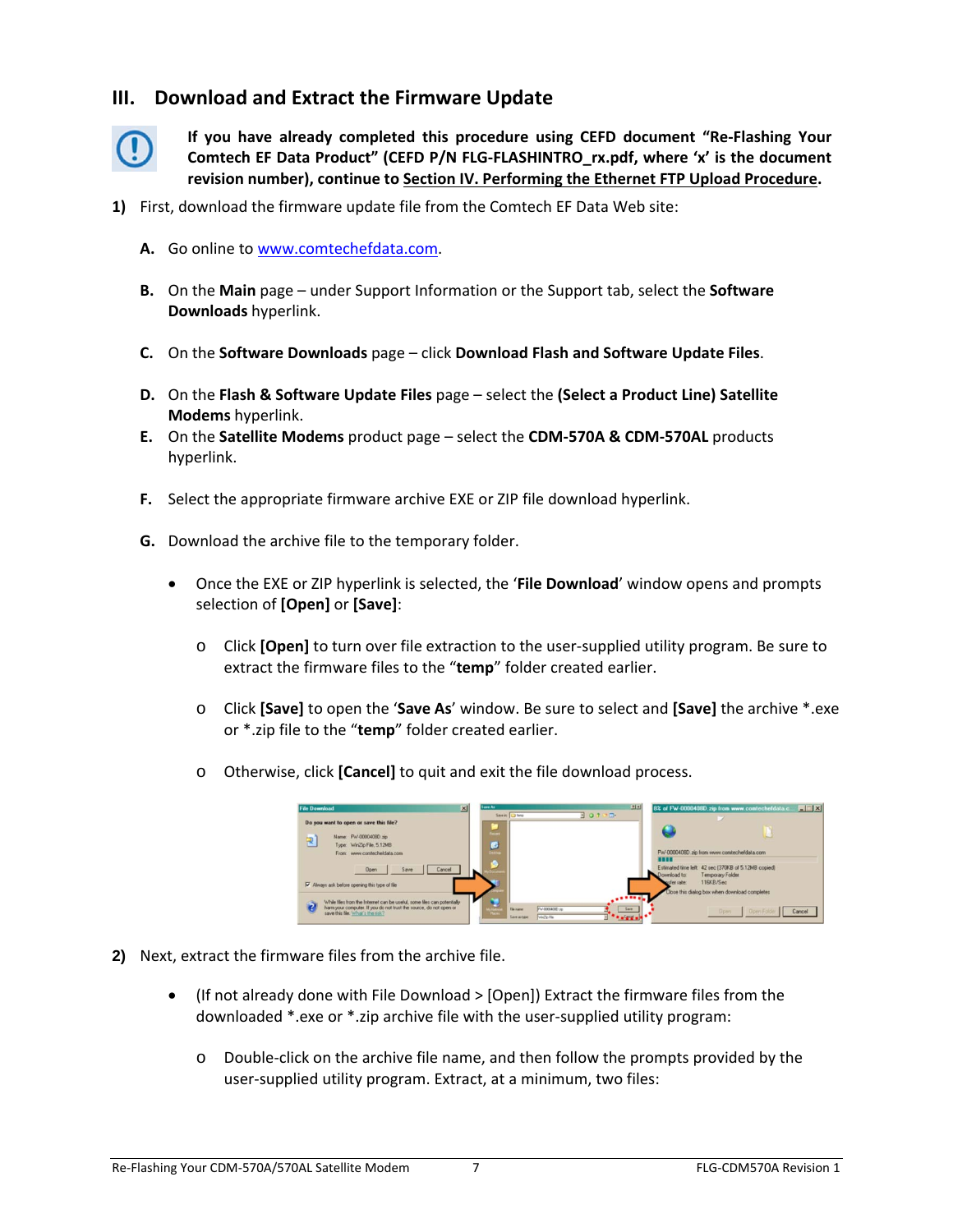For the Base Modem firmware update (where '\*' is the revision letter and '#.#.#' is the firmware version number):

- **FW‐0020683\*\_#.#.#.bin** the Firmware Bulk image file, and
- **CDM‐570A\_FW‐0020683\*\_ReleaseNotes\_v#.#.#.pdf** the Firmware Release Notes PDF file.

For the IP Packet Processor firmware update (where '\*' is the revision letter and '#\_#\_#' is the firmware version number):

```
Without 3XDES – FW‐0020781*_CDM‐570A_PaP_#_#_#.bin
```
 $-$  or  $-$ 

With 3XDES – **FW‐TBDx.bin**

 $-$  and  $-$ 

**CDM-570A\_PaP\_Release\_Notes\_v#.#.#.pdf** (or a variation of this filename, where '\*' is the revision letter and '#.#.#' is the firmware version).

- **3)** Confirm availability of the firmware files in the temporary folder. There are several ways you may view the contents of the temporary folder on a Windows‐based PC:
	- **A.** From the Windows Desktop:
		- Double-left-click the "temp" folder saved to the Windows Desktop.
		- Use Windows Explorer to locate, and then double-left-click the "temp" folder.
		- Use the Browse window (**[Start] > ...Run > [Browse]**) to locate, and then double‐click the "c:\temp" folder.
	- **B.** Using Command‐line:
		- Type "**cd c:\temp**" at the Command‐line prompt to change to the temporary directory created earlier using Command‐line.
		- Type "**dir**" to list the files extracted to the temporary directory from the downloaded archive file.

**The firmware files have been successfully downloaded and are now available for transfer to the CDM‐570A/L.**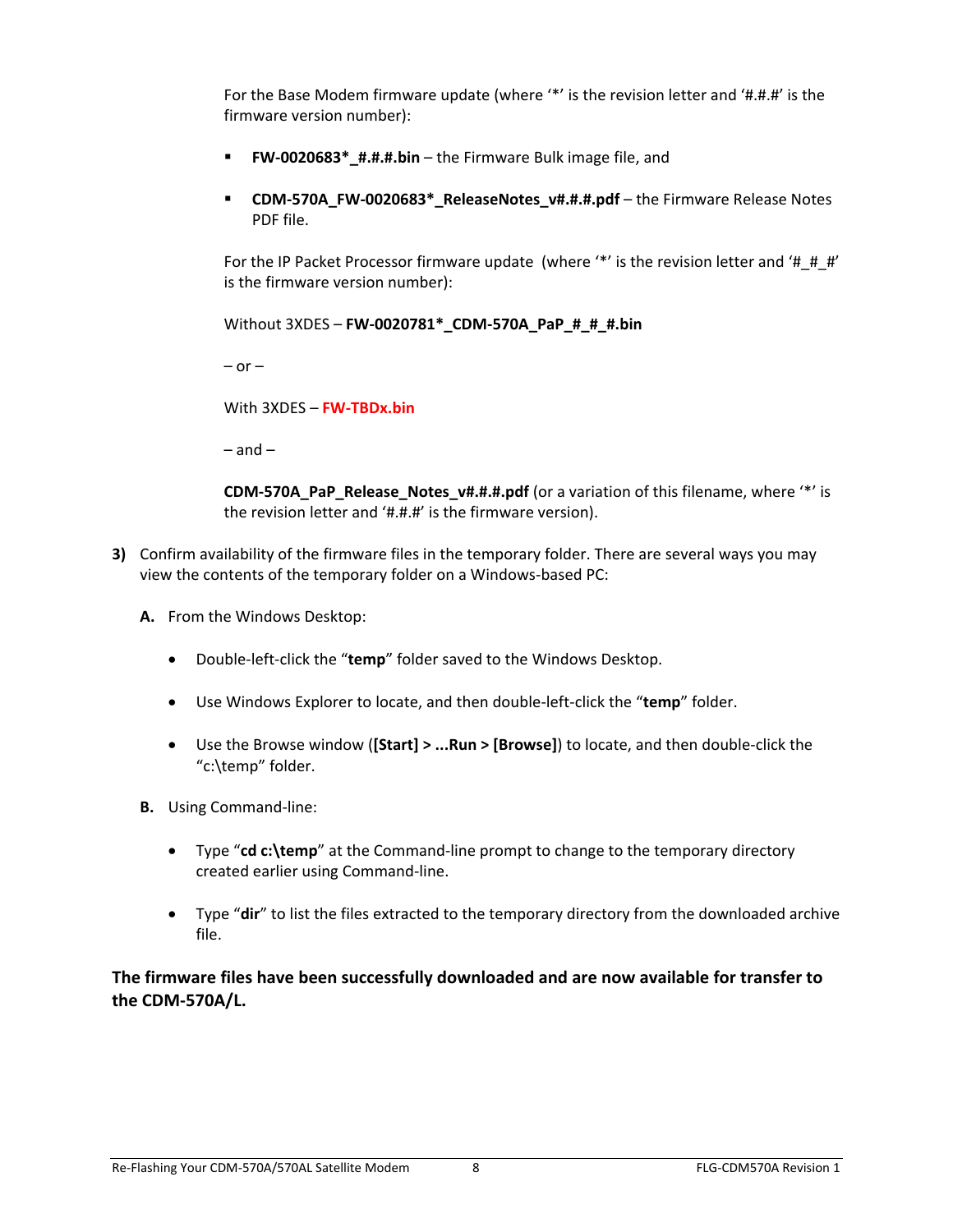# **IV. Perform the Ethernet FTP Upload Procedure**



- **1) You may proceed with the firmware update procedure under the assumptions that:**
	- **Your CDM‐570A/L is connected to a user‐supplied, Windows‐based PC, and:**
		- o **Your PC serial port is connected to the CDM‐570A/L "Remote Control" port with a standard user serial cable.**
		- o **Your PC Ethernet port is connected to the CDM‐570A/L IP Packet Processor "Traffic 100" Ethernet port with a user‐supplied hub, switch, or direct Ethernet cable connection.**
		- o **Your PC is running a terminal emulation program (for operation of the CDM‐ 570A/L**'**s Serial Interface) and a compatible Web browser (for operation of the CDM‐570A HTTP Interface).**
	- **Your CDM‐570A/L firmware and Ethernet Traffic/Management IP Address has been noted using either the CDM‐570A/L**'**s Serial Interface or the CDM‐570A HTTP Interface** '**Admin | Firmware | Base Modem**' **/** '**Admin | Firmware | Packet Processor**' **and** '**Configuration | LAN**' **pages, respectively.**
	- **The latest firmware files have been downloaded or otherwise received from Comtech EF Data and are available on the User PC in an accessible temporary folder.**
- **2) Modem redundancy features must be disabled prior to update.**
- **3) When updating firmware on modems equipped with the IP Packet Processor, you must upload both the Base Modem and IP Packet Processor firmware files, and select the firmware slots prior to rebooting the modem.**

Before you can transfer the firmware files from the User PC to the CDM‐570A/L, you must first use Command‐line to "ping" the modem to confirm proper connection and communication between the User PC and the modem:

 Type "**ping xxx.xxx.xxx.xxx**" at the Command‐line prompt (where 'xxx.xxx.xxx.xxx' is the unit Ethernet Traffic/Management IP Address). The response should confirm whether the unit is properly connected and communicating.

#### **You may proceed once you have verified User PC‐to‐Modem communications.**

- **1)** Use Command‐line to transfer (FTP) the files from the User PC to the CDM‐570A/L:
	- **A.** Type "**ftp xxx.xxx.xxx.xxx**" (where '**xxx.xxx.xxx.xxx**' is the CDM‐570A/L Ethernet Traffic/Management IP Address).
	- **B.** The Admin User Name and Password when prompted. The default User Name and Password is "**comtech**".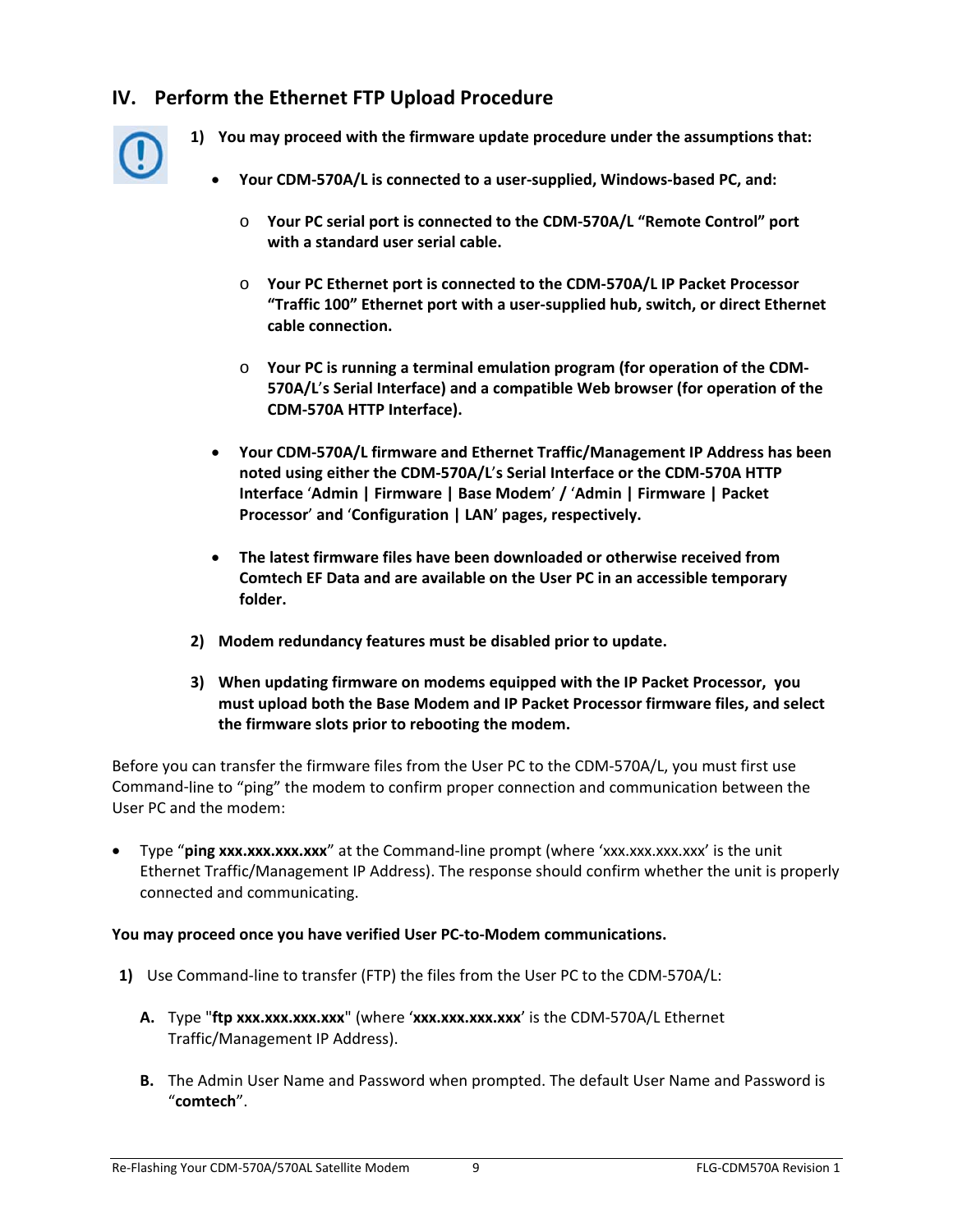- **C.** Type "**bin**" to set the binary transfer mode.
- **D.** Type "**prompt**" and then "**hash**" to facilitate the file upload.
	- To begin the file transfer transfer file **FW‐0020683\*\_#.#.#.bin** (where '\*' is the revision letter and '#.#.#' is the version number):
		- o If the IP Packet Processor is not installed or is installed but inactive:

Type "**put FW‐0020683\*\_#.#.#.bin a:\bulk.bin:**" to begin the file transfers – the destination "a:\bulk.bin" must be all lower case.

o If the IP Packet Processor is installed and active:

Type "**put FW‐0020683\*\_#.#.#.bin**" (make sure you do **not** type the destination "a:\bulk.bin" as was done for the previous upload option).

For either option, it will take several minutes to transfer the file and update the firmware image.

- **E.** Once the file transfers, Command‐line displays the upload result, similar to:
	- **ftp: XXXXXXX bytes sent in XX.XXSeconds XXX.XXXKbytes/sec.**



**In the event you receive the "Connection closed by remote host." message, wait another minute before continuing. The firmware upload sometimes takes longer than the FTP client allows.**

**F.** Once the FTP upload is complete, as the upgrade process continues, the modem front panel displays:

## **UPGRADING FIRMWARE Please Wait...**

The process sequences through several blocks – this will take several minutes. Once the update process is complete, the modem returns you to the previously active menu screen.

- **G.** Type "**bye**" to terminate the FTP session, and then close the Command‐line window.
- **2)** Use the modem front panel menus, the CDM‐570A HTTP Interface '**Admin | Firmware | Modem**' page, or issue the Serial Remote Interface **<0/SWR?** or **<0/FRW?** query, as shown previously, to verify that the PC‐to‐Modem FTP file transfer was successful.



**If you are a Base Modem user, the CDM‐570A/L is now operating with its latest firmware and you may skip to Step 6. However, if you are running a CDM‐570A/L with the optional IP Packet Processor installed, do NOT reboot at this time** – **once you have uploaded the Base Modem firmware you must proceed to the next step (Step 3) to upload the IP Packet Processor firmware.**

**3)** Before you can upload the IP Packet Processor firmware, you must first specifiy which firmware slot will receive the firmware update file transfer.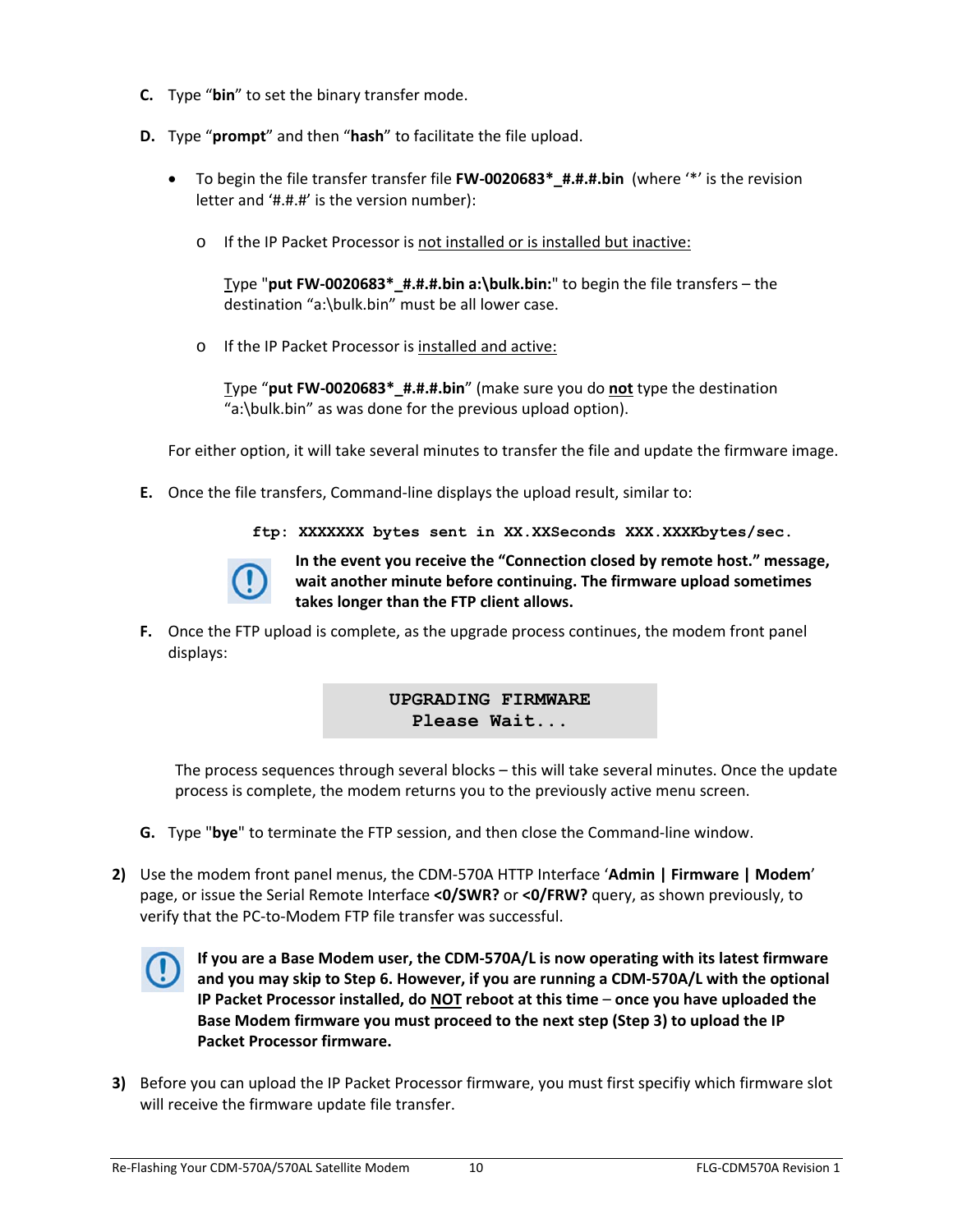- On the CDM‐570A HTTP Interface '**Admin | Firmware | Packet Processor**' page, use the '**Upgrade To**' drop‐down list to select **Latest**, **Image 1**, or **Image 2**.
- Click [**Submit]** to save.

#### **You may proceed once you have specified the file transfer destination slot.**

- **4)** Use Command‐line to initiate the FTP session with the modem.
	- **A.** Type "**ftp xxx.xxx.xxx.xxx**" (where '**xxx.xxx.xxx.xxx**' is the CDM‐570A/L Ethernet Traffic/Management IP Address).
	- **B.** Enter the **Admin User Name** and **Password** to complete login.
	- **C.** Type "**bin**" to set the binary transfer mode.
	- **D.** Type "**prompt**", and then type "**hash**" to facilitate the file upload.
	- **E.** Type "**put FW‐0020781\*\_CDM‐570A\_PaP\_#\_#\_#.bin**" to begin the file upload. It will take several minutes to transfer and write the files to flash memory. Once the file transfers, Command‐line displays the upload result, similar to:
		- 200 Port OK 150 Opening data connection 226 Packet Processor upgrade complete – Safe to reboot. ftp: XXXXXXXX bytes sent in X.XXSeconds XXXX.XXKbytes/sec.
	- **F.** Once the FTP upload is complete, as the upgrade process continues, the modem front panel displays:

### **IP OPTION CARD UPGRADING ..PLEASE WAIT**

**G.** The process sequences through several blocks – this will take several minutes. Once the update process is complete, the modem front panel displays:

> **Upgrade finished Press CLEAR to continue.**

Press the modem front panel **CLEAR** key as prompted.

- **H.** Type "**bye**" to terminate the FTP session, and then close the Command‐line window.
- **5)** Use the modem front panel menus or the CDM‐570A HTTP Interface '**Admin | Firmware | Packet Processor**' page to verify that the PC‐to‐Modem IP Packet Processor firmware FTP file transfer was successful.
- **6)** Use the modem front panel menus and/or the CDM‐570A HTTP Interface '**Admin | Firmware | Modem**' page and, as applicable, the '**Admin | Firmware | Packet Processor**' page to select the desired firmware images to boot from: